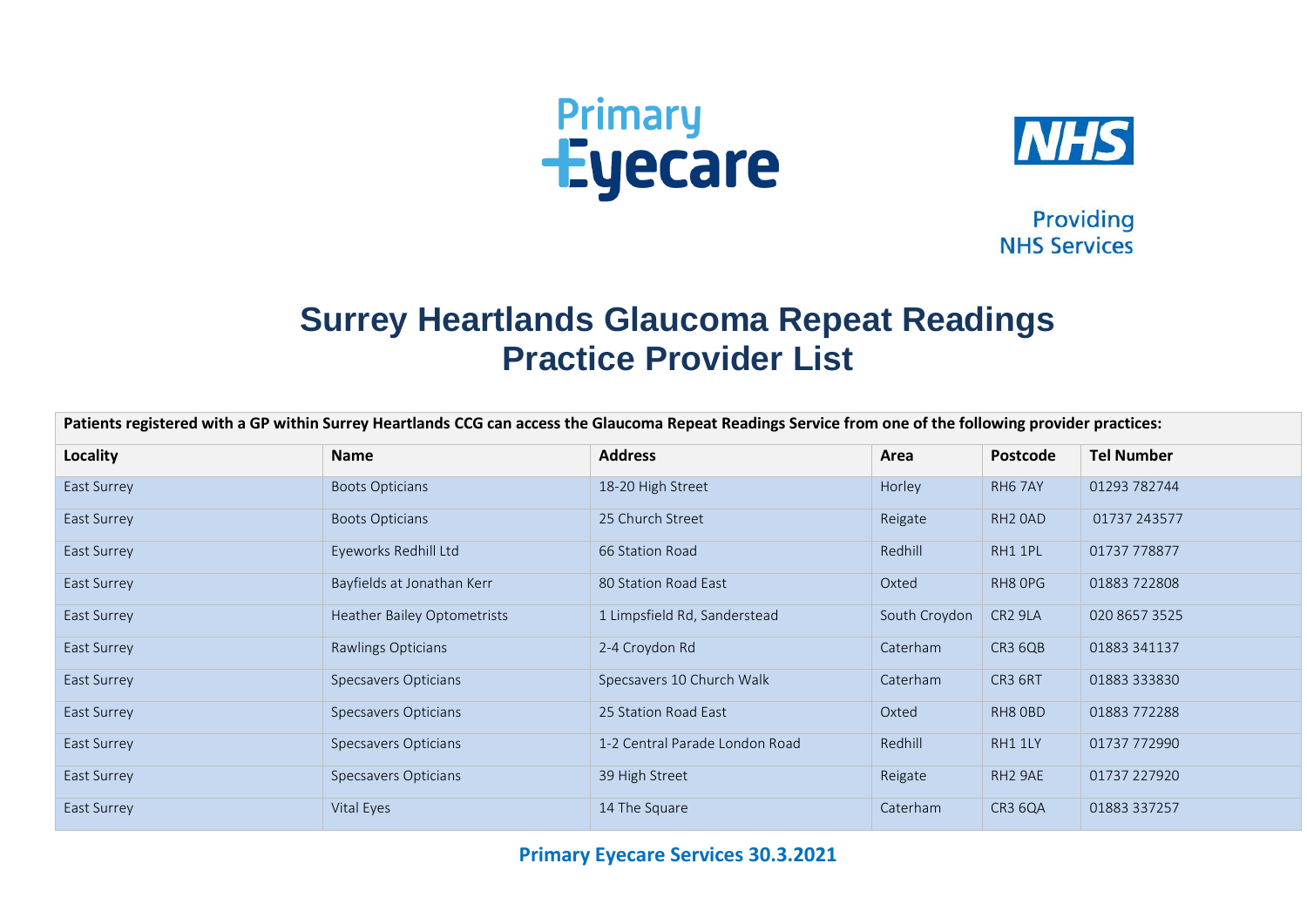| Guildford and Waverley        | <b>Boots Opticians</b>               | Unit 3, Stocklund Square, 170 High Street,<br>The Common | Cranleigh   | GU6 8RG         | 01483 276994  |
|-------------------------------|--------------------------------------|----------------------------------------------------------|-------------|-----------------|---------------|
| <b>Guildford and Waverley</b> | <b>Boots Opticians</b>               | 33 High Street                                           | Godalming   | GU7 1AU         | 01483 425087  |
| Guildford and Waverley        | <b>Boots Opticians</b>               | 22-24 Swan Lane                                          | Guildford   | GU7 1DW         | 01483 573637  |
| <b>Guildford and Waverley</b> | <b>Bayfields Opticians</b>           | 37 High St                                               | Guildford   | GU1 3DY         | 01483 575650  |
| Guildford and Waverley        | <b>Chandlers Opticians</b>           | 40 High Street                                           | Godalming   | GU7 1DY         | 01483 418020  |
| Guildford and Waverley        | <b>Chandlers Opticians</b>           | 2 Charter Walk, West Street                              | Haslemere   | <b>GU27 2AD</b> | 01428 652512  |
| Guildford and Waverley        | Care Opticians (Community Eyecare)   | Domiciliary (home visit) provider                        | Surrey      |                 | 01483 224914  |
| <b>Guildford and Waverley</b> | iSpy Opticians                       | 67 High Street                                           | Godalming   | GU7 1AW         | 01483 414168  |
| <b>Guildford and Waverley</b> | Leightons Opticians                  | 37 Wey Hill                                              | Haslemere   | <b>GU27 1BZ</b> | 01428 643975  |
| Guildford and Waverley        | <b>Mathesons Optometrists</b>        | 3 Victoria Terrace, 1 Crossways Road                     | Grayshott   | <b>GU26 6HF</b> | 01428 606069  |
| <b>Guildford and Waverley</b> | <b>Nicklins</b>                      | 214-216 High St                                          | Guildford   | GU1 3JB         | 01483 561256  |
| Guildford and Waverley        | The Optical Centre                   | 5 The Parade Wharf Road                                  | Ash Vale    | <b>GU12 5AZ</b> | 01252 314332  |
| Guildford and Waverley        | <b>Specsavers Opticians</b>          | 104 High Street                                          | Cranleigh   | GU6 8AJ         | 01483 278200  |
| Guildford and Waverley        | <b>Specsavers Opticians</b>          | 23 Friary Street                                         | Guildford   | GU1 4EH         | 01483 452225  |
| <b>Surrey Downs</b>           | Ashtead Eye Clinic                   | 31-33 The Street                                         | Ashtead     | KT21 1AA        | 01372 274348  |
| <b>Surrey Downs</b>           | <b>Banstead Opticians</b>            | 157 High Street                                          | Banstead,   | SM7 2NT         | 01737 850349  |
| <b>Surrey Downs</b>           | <b>Boots Opticians</b>               | 83 High Street                                           | Dorking     | RH4 1AW         | 01306 882176  |
| <b>Surrey Downs</b>           | <b>Boots Opticians</b>               | 57 The Mall, Ashley Centre                               | Epsom       | <b>KT18 5DB</b> | 01372 747605  |
| <b>Surrey Downs</b>           | <b>Boots Opticians</b>               | 1 Swan Shopping Centre, High Street                      | Leatherhead | KT22 8AH        | 01372 379396  |
| <b>Surrey Downs</b>           | <b>Boots Sutton</b>                  | 109-111 High St                                          | Sutton      | <b>SM1 1JG</b>  | 020 8661 9488 |
| <b>Surrey Downs</b>           | The Optical Studio                   | 62 High Street                                           | Dorking     | RH4 1AY         | 01306 875201  |
| <b>Surrey Downs</b>           | Eye-Care Opticians @Banstead Village | 20 High Street                                           | Banstead    | SM7 2LJ         | 01737 353225  |
| <b>Surrey Downs</b>           | Haig-Brown Optometrists              | Fair Oak, Portsmouth Road                                | Esher       | KT10 9PJ        | 01372 466762  |

## **Primary Eyecare Services 30.3.2021**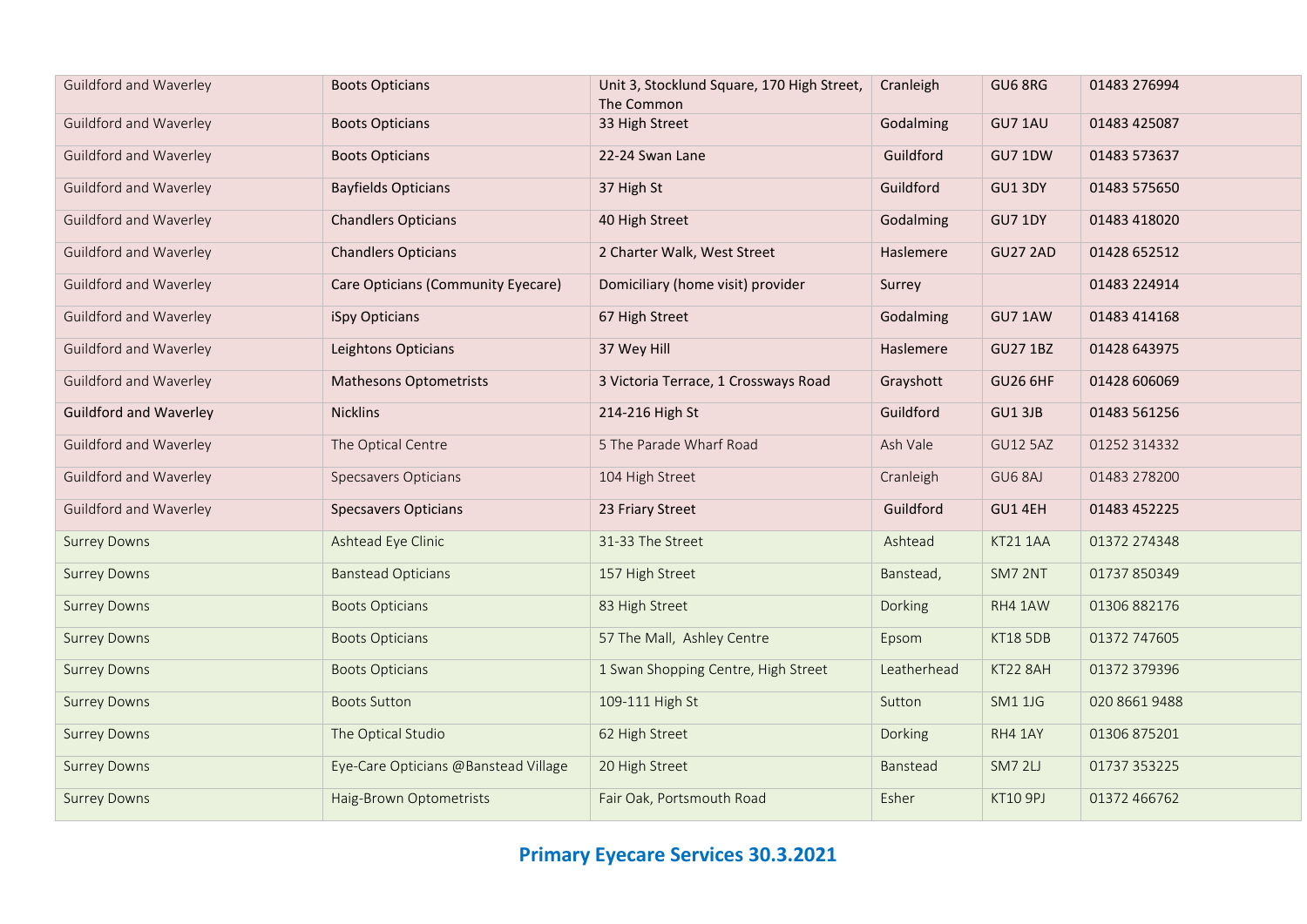| <b>Surrey Downs</b> | Houghton White Optometrists | 68 High Street               | Ewell                    | <b>KT17 1RL</b> | 020 8393 7711 |
|---------------------|-----------------------------|------------------------------|--------------------------|-----------------|---------------|
| <b>Surrey Downs</b> | Leightons Opticians         | 9 Oakdene Parade             | Cobham                   | <b>KT11 2BH</b> | 01932 867890  |
| <b>Surrey Downs</b> | Leightons Opticians         | 88 High Street               | Epsom                    | <b>KT19 8BJ</b> | 01372 722300  |
| <b>Surrey Downs</b> | Leightons Opticians         | 10 High Street               | Sutton                   | SM1 1HN         | 020 8642 2798 |
| <b>Surrey Downs</b> | Nethercott Opticians        | 6 Station Road               | Tadworth                 | <b>KT20 5AF</b> | 01737 813600  |
| <b>Surrey Downs</b> | <b>Specsavers Opticians</b> | 110 High Street              | Dorking                  | RH4 1BA         | 01306 745350  |
| <b>Surrey Downs</b> | <b>Specsavers Opticians</b> | 22/28 High Street            | Epsom                    | KT19 8AH        | 01372 744 250 |
| <b>Surrey Downs</b> | <b>Specsavers Opticians</b> | 23 Friary Street             | Guildford                | GU1 4EH         | 01483 452225  |
| <b>Surrey Downs</b> | <b>Specsavers Opticians</b> | 56-58 Clarence St            | Kingston-<br>upon-Thames | KT1 1NP         | 020 8974 6677 |
| <b>Surrey Downs</b> | <b>Specsavers Opticians</b> | 12 The Swan Centre           | Leatherhead              | KT22 8AH        | 01372 227740  |
| <b>Surrey Downs</b> | Specsavers Opticians        | 2 Surbiton Parade            | Surbiton                 | KT6 4RB         | 020 8339 8900 |
| <b>Surrey Downs</b> | <b>Specsavers Opticians</b> | 22 High Street               | Walton                   | <b>KT12 1DA</b> | 01932 251960  |
| <b>Surrey Downs</b> | <b>Specsavers Opticians</b> | 3 Mercia Walk                | Woking                   | <b>GU21 6XS</b> | 01483 767170  |
| North West Surrey   | <b>Bayfields Opticians</b>  | 35 Commercial Way            | Woking                   | <b>GU21 6XR</b> | 01483 766800  |
| North West Surrey   | <b>Bayfields Opticians</b>  | 7 The Precinct               | Egham                    | <b>TW20 9HN</b> | 01784 434007  |
| North West Surrey   | <b>Boots Opticians</b>      | 2 Rivers Retail Park         | Staines                  | <b>TW18 4WB</b> | 01784 461748  |
| North West Surrey   | <b>Boots Opticians</b>      | 25 High Street               | Walton                   | <b>KT12 1DG</b> | 01932 253837  |
| North West Surrey   | Eyesite opticians           | 60 Church Street Town Centre | Weybridge                | <b>KT13 8DL</b> | 01932 859889  |
| North West Surrey   | Eyeworks                    | 1 Church Street              | Walton-on-<br>Thames     | <b>KT12 2QP</b> | 01932 244266  |
| North West Surrey   | <b>Henning Opticians</b>    | 14 Church Street             | Weybridge                | <b>KT13 8DX</b> | 01932 829868  |
| North West Surrey   | Leightons Opticians         | 76 Station Road              | Addlestone               | <b>KT15 2AF</b> | 01932 853199  |
| North West Surrey   | <b>McAteers Opticians</b>   | 6 The High Street            | Shepperton               | <b>TW17 9AW</b> | 01932 230303  |

## **Primary Eyecare Services 30.3.2021**